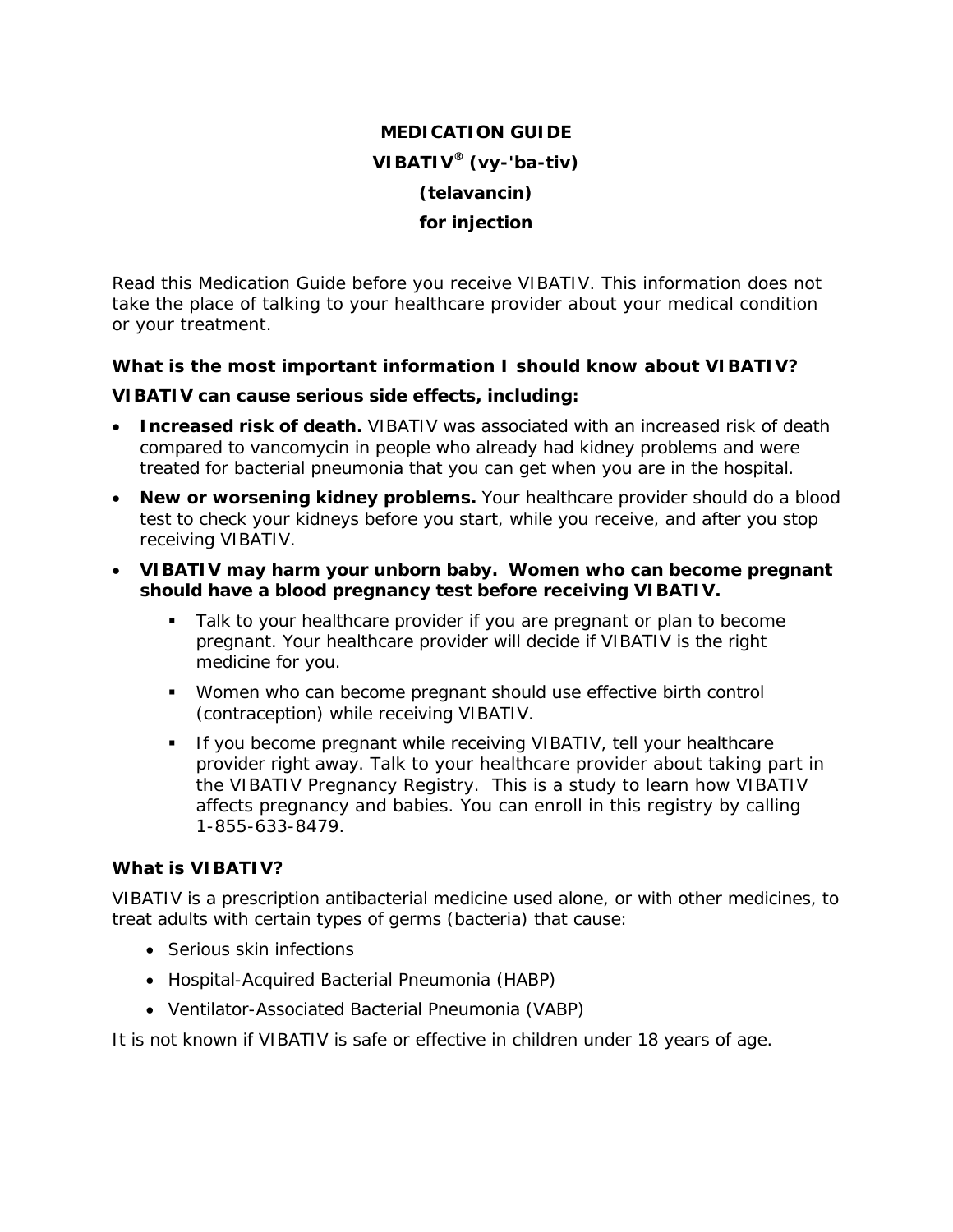# **Who should not take VIBATIV?**

# **Do not take VIBATIV if you:**

 are allergic to telavancin or any of the ingredients in VIBATIV. See the end of this Medication Guide for a complete list of ingredients in VIBATIV.

# **What should I tell my healthcare provider before receiving VIBATIV?**

Before you receive VIBATIV, tell your healthcare provider if you:

- have had a serious allergic reaction to VIBATIV or vancomycin
- have kidney problems
- have diabetes
- have or have had heart problems, including QTc prolongation or a family history of it
- have high blood pressure
- have any other medical conditions
- are breastfeeding or plan to breastfeed. It is not known if VIBATIV passes into breast milk. You and your healthcare provider should decide if you will breastfeed while receiving VIBATIV.

**Tell your healthcare provider about all the medicines you take,** including prescription and non-prescription medicines, vitamins, and herbal supplements. VIBATIV and other medicines can affect each other causing side effects.

Especially tell your healthcare provider if you take:

- a Non-Steroidal Anti-Inflammatory Drug (NSAID)
- certain blood pressure medicines called ACE Inhibitors or ARBs
- water pills (diuretics)
- a blood thinner
- medicine to control your heart rate or rhythm (antiarrhythmics)

Ask your healthcare provider or pharmacist for a list of these medicines, if you are not sure.

Know the medicines you take. Keep a list of your medicines and show it to your healthcare provider and pharmacist when you get a new medicine.

### **How will I receive VIBATIV?**

- VIBATIV is given by your healthcare provider through a needle placed into your vein (IV infusion) slowly over 1 hour, 1 time each day, for 7 to 21 days.
- **Do not** stop receiving VIBATIV unless your healthcare provider tells you to, even if you feel better.
- Your healthcare provider will do blood tests before you start and while you receive VIBATIV.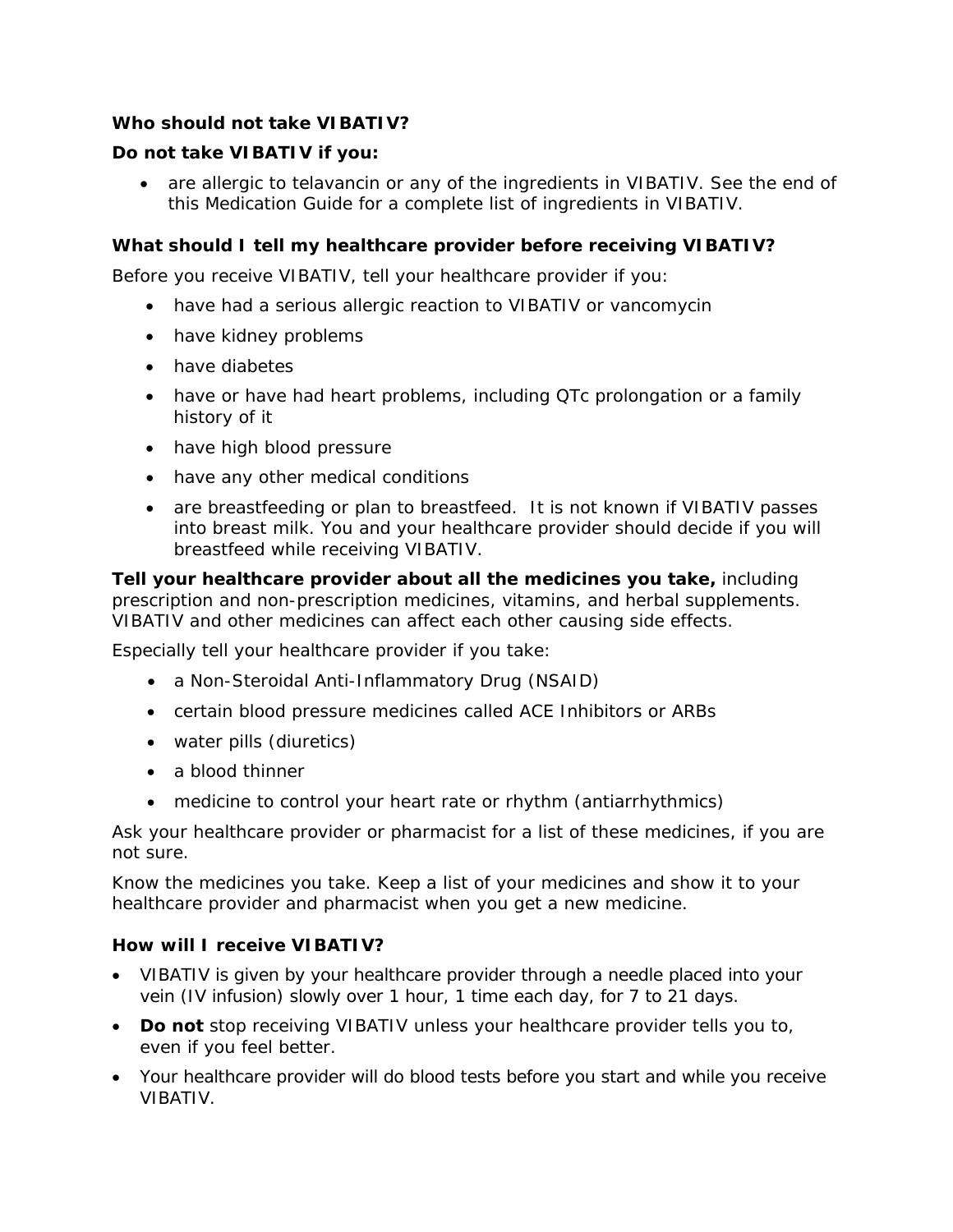# **What are the possible side effects of VIBATIV?**

## **VIBATIV may cause serious side effects, including:**

## See **"What is the most important information I should know about VIBATIV?"**

- **Serious allergic reactions.** Allergic reactions can happen in people who take VIBATIV, even after only one dose. Stop taking VIBATIV and get emergency medical help right away if you get any of the following symptoms of a severe allergic reaction:
	- o hives
	- o trouble breathing or swallowing
	- o swelling of the lips, tongue, face
	- o throat tightness, hoarseness
	- o rapid heartbeat
	- o faint
- **Infusion-related reactions.** People who receive VIBATIV too quickly can have a certain type of skin reaction called "Red-man Syndrome". Signs and symptoms of Red-man Syndrome can include:
	- o red color (flushing)
	- o rash
	- o itching
- **Problems with the electrical system of your heart (QTc prolongation).** Tell your healthcare provider right away if you have a change in your heartbeat such as a fast or irregular heartbeat or if you had a fainting episode.

Call your healthcare provider right away if you have any of the serious side effects listed above.

### **The most common side effects of VIBATIV include:**

- change in your sense of taste
- nausea
- vomiting
- foamy urine
- diarrhea

Tell your healthcare provider about any side effect that bothers you or that does not go away. These are not all the possible side effects of VIBATIV. For more information, ask your healthcare provider or pharmacist.

Call your doctor for medical advice about side effects. You may report side effects to FDA at 1-800-FDA-1088.